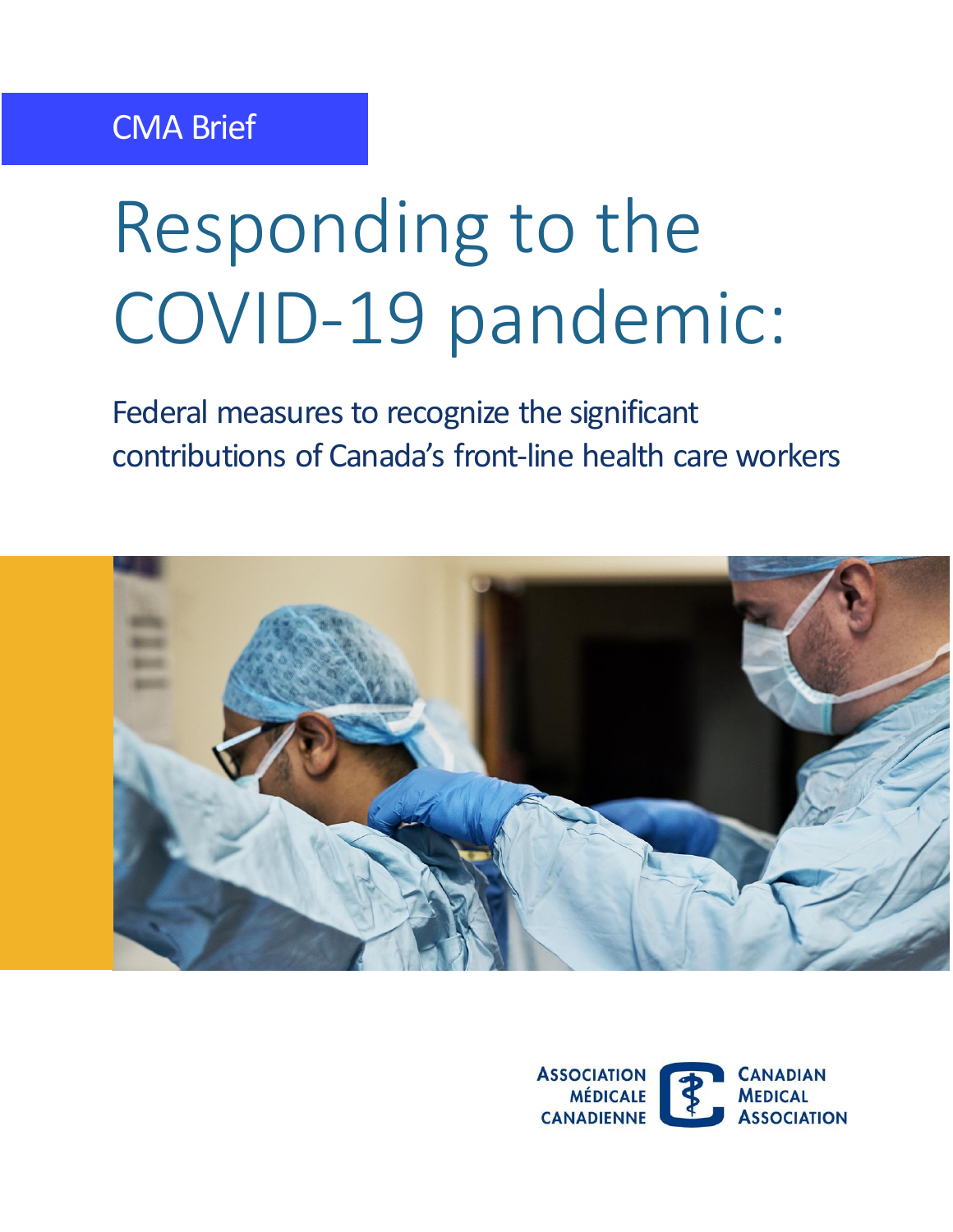# INTRODUCTION

The Canadian Medical Association (CMA) is the national voice of Canada's doctors. Since its creation in 1867, the CMA has championed improving the health of Canadians and strengthening the health care system.

 The CMA is the voluntary professional organization representing physicians across all regions in Canada and comprising 11 provincial and territorial medical associations and more than 60 national medical organizations.

 During these unprecedented times, Canada's physicians, alongwith all front-line health care workers (FLHCWs), have not only put themselves at risk but have made enormous personal sacrifices while fulfilling a critical role in life-threatening circumstances.

The CMA recognizes and strongly supports the measures the federal government has taken to date to mitigate the health and economic impacts of COVID-19 on Canadians.However, given the unique circumstances that Canada's FLHCWs face, additional measures are required to acknowledge their role, the risks to themselves and their families, and the financial burden they have taken on through it all.

 To gain a better understanding of this issue, the CMA commissioned MNP LLP (MNP) to conduct a thorough economic impact study. They assessed the effects of the COVID-19 pandemic on physician practices in Canada and identified policy options to mitigate these effects.

 This brief summarizes the findings, provides an overview of the impact of the COVID-19 pandemic on physician practices across the country and highlights targeted federal measures that can significantly mitigate the evident challenges physicians are experiencing. It is important to note that the recommended measures were developed through the lens of recognizing the important contribution of Canada's FLHCWs.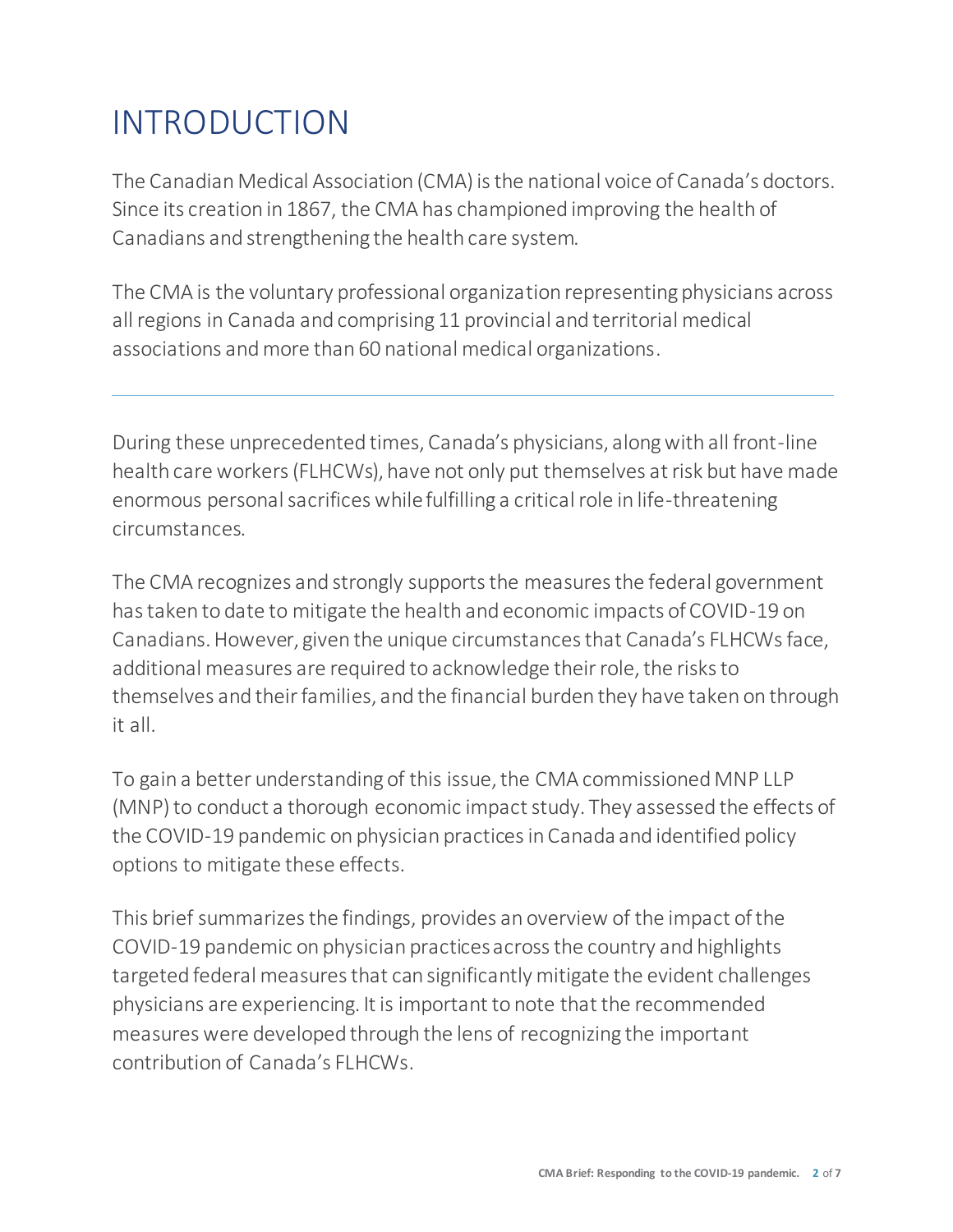# UNDERSTANDING HOW THE PANDEMIC IS IMPACTING PHYSICIAN PRACTICES

Canada's physicians are highlyskilled professionals, providing an important public service and making a significant contributionto the health of Canadians, our nation's healthinfrastructure and our knowledge economy. In lightof the design of Canada's health care system, the vast majority of physicians are self-employed professionals operating medical practices as small business owners. Like most small businessesin Canada, physicianpractices have been negatively impactedby the necessary measures governments haveestablished to contain this pandemic.

 Under the circumstances of the pandemic, the provinces postponed non-emergent proceduresand surgeries, indefinitely. According to data from the 2019 Physician Workforce Surveyconductedby the CMA, approximately 75% of physicians reported practising in settings that would be expected to experience a reduction in patient volumes as a result of COVID-19 measures.1 This suggests "the vast majority of physiciansin Canada anticipate declinesin earnings as a result of COVID-19 restrictions."<sup>2</sup>

 Physician practices include a variety of structures, which relate to the practice setting or type. In their economic impact study, MNP estimates that across the range of practice settings, **the after-tax monthly earnings of physician practices are estimated to decline between 15%and 100% in thelow-impact scenario, and between 25% and 267% in the high-impact scenario**. These two scenarios are in comparison to a baseline scenario, prior to the pandemic. The low-impact scenariois based on the reduction of physician services reportedduring the 2003 experiencewith the Severe Acute Respiratory Syndrome (SARS)while the high-impact scenario estimates more significant impacts, beingapproximately double those observed during SARS.

 According to data from the 2019 Physician Workforce Survey conducted by the CMA, approximately 75% of physicians reported practising in settings that would be expected to experience a reduction in patient volumes as a result of COVID-19 measureses.



<sup>1</sup> CMA. *Physician Workforce Survey*. 2019. 2 MNP-LLP. *Implicationsof the COVID-19Pandemic forPhysician Practicesin Canada*. 2020.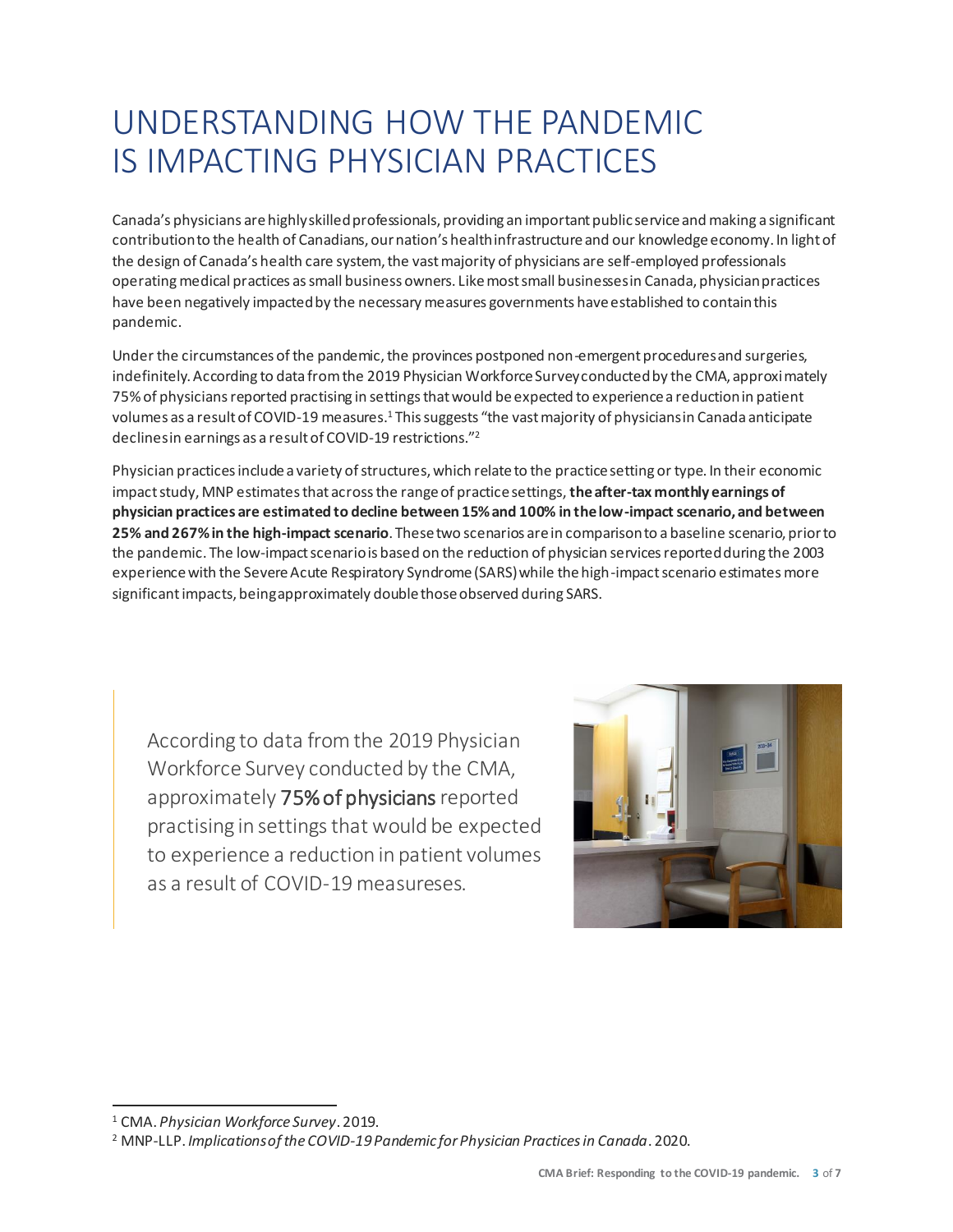

#### **Figure 1: Estimated change in after-tax monthly earnings per physician by scenario3**

 Unlike salaried public sector professionals, such as teachers, nurses or public servants, most physicians operate as small business owners who are solely responsible for the management of their practices. They employ staff, rent office space and have numerous other overhead costs related to running a small business, which they are still responsible for regardless of decreased earnings. Accordingto data publishedby Statistics Canada in 2019 there were 120,241 people employed in physicianoffices in Canada and an additional 28,054employed in medical laboratories.<sup>4</sup> Additionally, physicians manage significant overheadexpenses that are unique to medical practice such as practice insurance, licencefees and continuingmedical education. It'simportant to understand that even hospital-based physicians may be responsible for significant overheadexpenses, unlike other hospital staff. Like any small business ownergrappling with drastic declinesin revenue, physiciansmay be forced to reduce their staffing levels or even close their practices entirely in response to the COVID-19 pandemic.



<sup>&</sup>lt;sup>3</sup> MNP-LLP. *Implications of the COVID-19 Pandemic for Physician Practices in Canada*. 2020.<br><sup>4</sup> Statistics Canada. Employment by industry, Annual: Table 14-10-0202-01. 2019.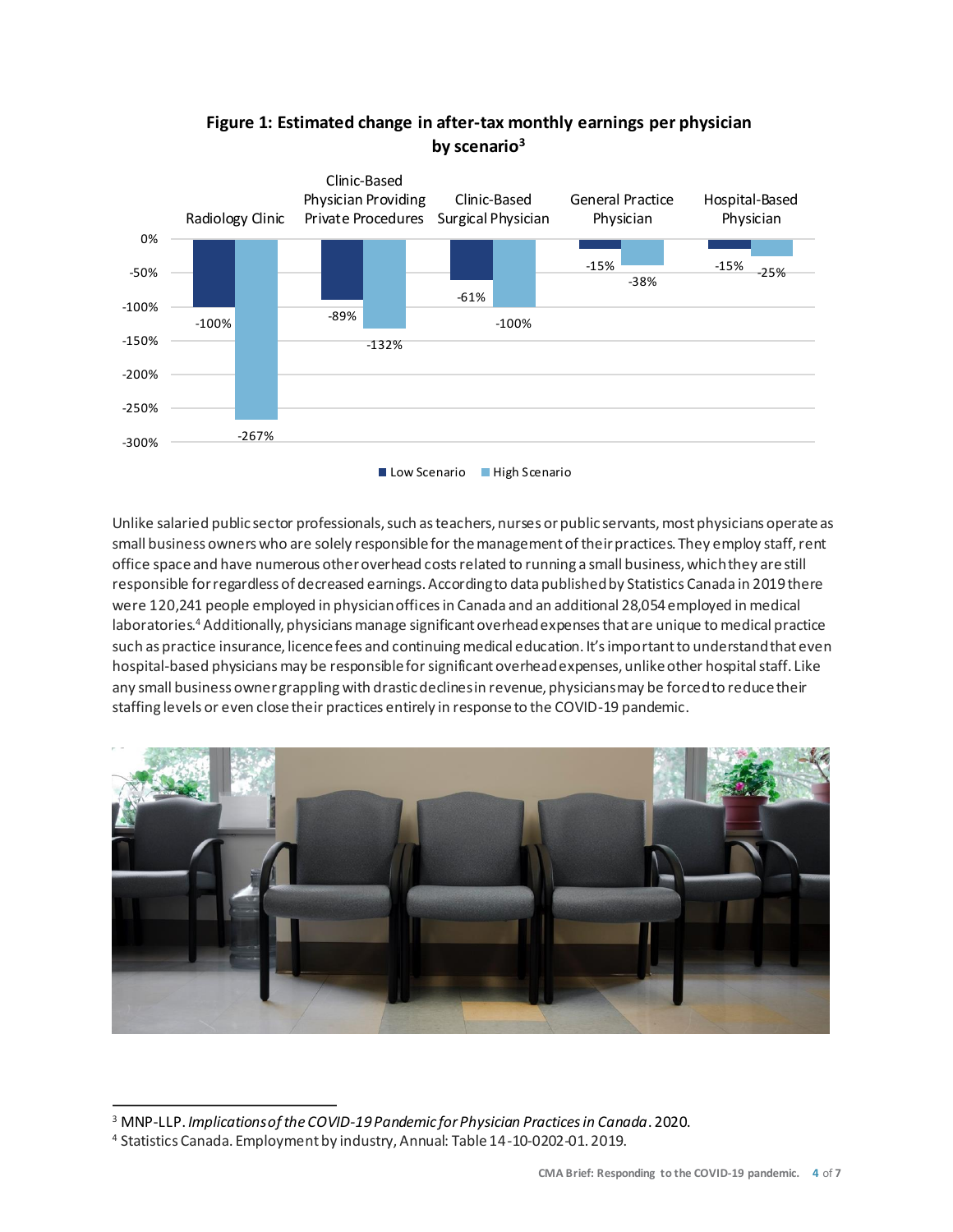# ADDRESSING THE GAPS: ENSURING THAT FEDERAL ECONOMIC PROGRAMS CAPTURE PHYSICIAN PRACTICES

 To reiterate, the CMA supports the federal government's decisive and meaningful response to the pandemic, including delivering criticaleconomic relief programs. However, more detailedanalysis is revealing that segments of physician practices are not eligible for these critical economic programs, because of technicalities.

 **At this time, the CMA has identified three key segments of physician practice models who may not currently be eligible for the economic relief programs because of technicalities. These are:** 

- 1. hospital-based specialists
- 2. physician practices that operate as a small business but may not meet technical criteria
- 3. physicians delivering locum medical care

 These technical factors reflect the complexity of the health system infrastructure in Canada. Although hospital- based specialists may receive some form of salary, they may still be structured as a small business and be responsible for paying overhead fees to the hospital. Many physicians may operate as a small business and remit a statement of self-employment, and theymay not have a businessnumber or a businessbank account. As is common amongst other self-employed professionals, many physicians operate practices within cost-sharing structures. The CMA is deeplyconcerned that these structures are presently beingexcluded from the federal government's critical economic relief programs. As a result, this exclusion is affecting the many employees of practices structured as cost-sharing arrangements. Finally, physicians providing care in other communities, known as locum practice, would also be responsible for overhead expenses.

It is the CMA's understanding that the federal government is seeking to be inclusive in delivering economic relief programs to mitigate the impacts of the pandemic, such as closures or unemployment. For physician practices, eligibility for federal economic relief programs wouldextendthe reachof these mitigationmeasuresto maintaining Canada's criticalhealth resources and services, as physician practicesare responsiblefor a significant portionof health system infrastructure.

 As such, the CMA respectfully recommendsthat the federal government ensure that these critical economic programs be made available to all segments of physician practices.

# To this end, the CMA recommends that the federal government expand eligibility for the federal economicrelief program to:

- (e.g., staff, equipment, space); 1. Include hospital-based specialists paying fees for overhead expenses to the hospitals
- 2. capture physician-owned medical practices using a "personal"banking account as well as those in cost-sharing structuresto accessprograms;and,
- 3. include physicians who provide locum medical care.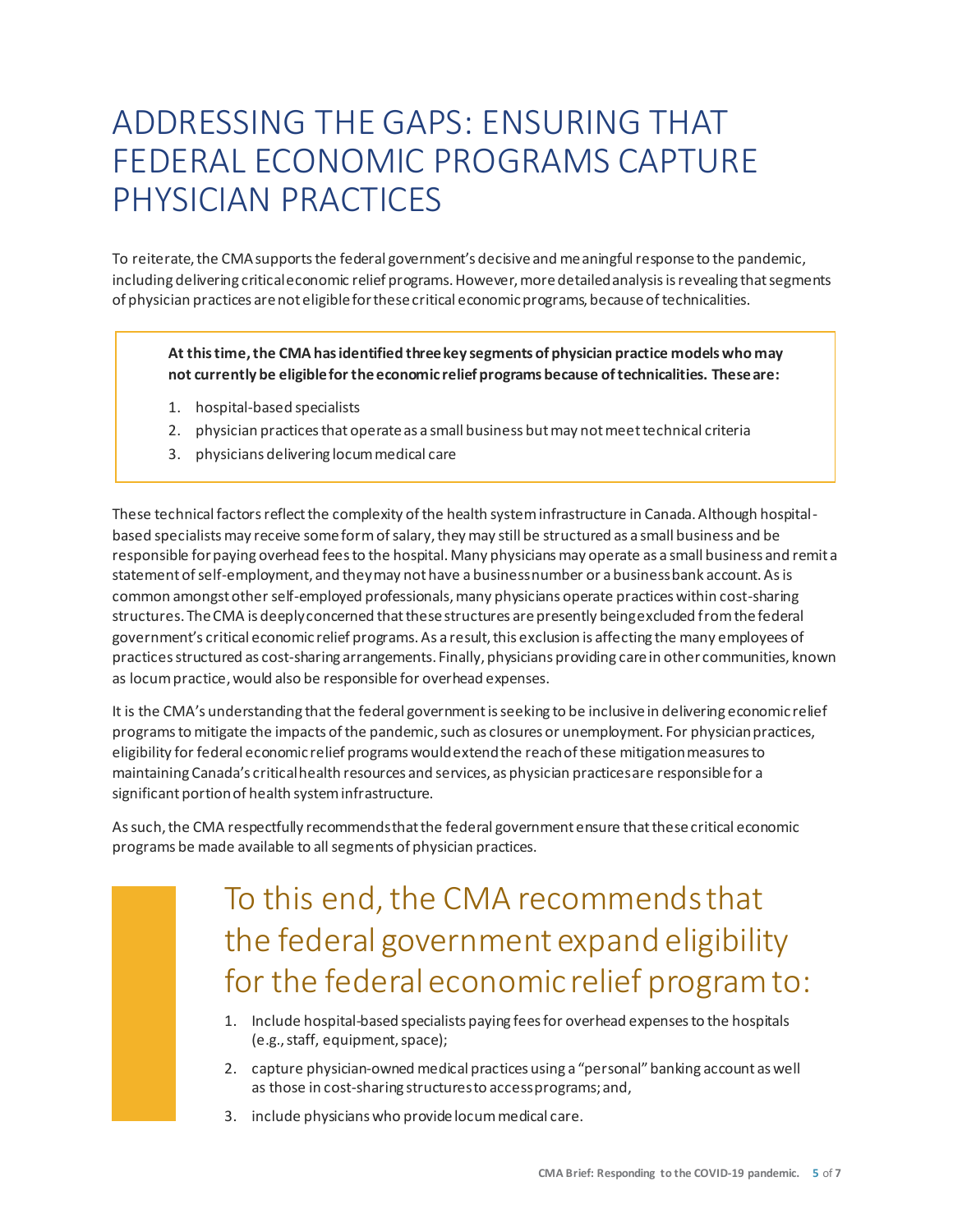### NEW FEDERAL TAX MEASURES TO SUPPORT AND RECOGNIZE FRONT-LINE HEALTH CARE **WORKERS**

It is also importantto note thatthe impactof COVID-19 on FLHCWs goes well beyondthe financial impacts. All FLHCWs face numerous challenges trying to carry out their work during these difficult times. They put their health and the health of their families at risk. They make enormoussacrifices, sometimesseparating themselves from their families to protect them. These risks and sacrifices can strain an individual's mental health, especially when coupled with anxiety over the lack of proper personal protective equipment (PPE). A survey conducted by the CMA at the end of April showed that almost **75% of physicianswho respondedto thesurvey indicated feeling very or somewhat anxious about the lack of PPE**. FLHCWs deserve to be recognized for their unique role during this pandemic.

 Given the enormous sacrifices and risks that FLHCWs are making everyday, the federal government shouldenact measures to recognize their significant contributions during these unprecedented times.

### The CMA recommends that the federal government implement the following newmeasuresfor all FLHCWs:

- **in recognition of their heroic efforts.** All FLHCWs providing in-personpatient care during the pandemicwould beeligible to deduct a designatedamount against their income earned. This would be modelledon the deductionprovided to members of the Canadian Armed Forces serving in moderate- and high-risk missions. 1. **An income tax deduction for FLHCWs put at risk during the COVID-19 pandemic,**
- 2. **A non-taxable grant to support the families of FLHCWs who die in the course of responding to the COVID-19 pandemic or who die as a result of an occupational illness or psychological impairment related to this work.** The grant would also apply to cases in which the deathof an FLHCW's family member is attributable to the FLHCW's work in responding to the pandemic. The CMA isrecommending that access to the Memorial Grant program, or a similar measure, be granted to FLHCWs and their family member(s).
- 3. **A temporary emergency accommodation tax deduction for FLHCWs who incur additional accommodation costs as well as a home renovation credit in recognition of the need for FLHCWs to adhere tosocial distancing to prevent the spread of COVID-19 to their family members.** The CMA recommends all FLHCWs earning income while working at a health care facility or public health unit or in a capacity related thereto (e.g., paramedics or janitorial staff) be eligible for the deduction and credit.
- 4. **Provide additional child-care relief to FLHCWs by doubling the child-care deduction.**  The CMA recommends the individuals listedabove be eligible for the enhanced deduction.